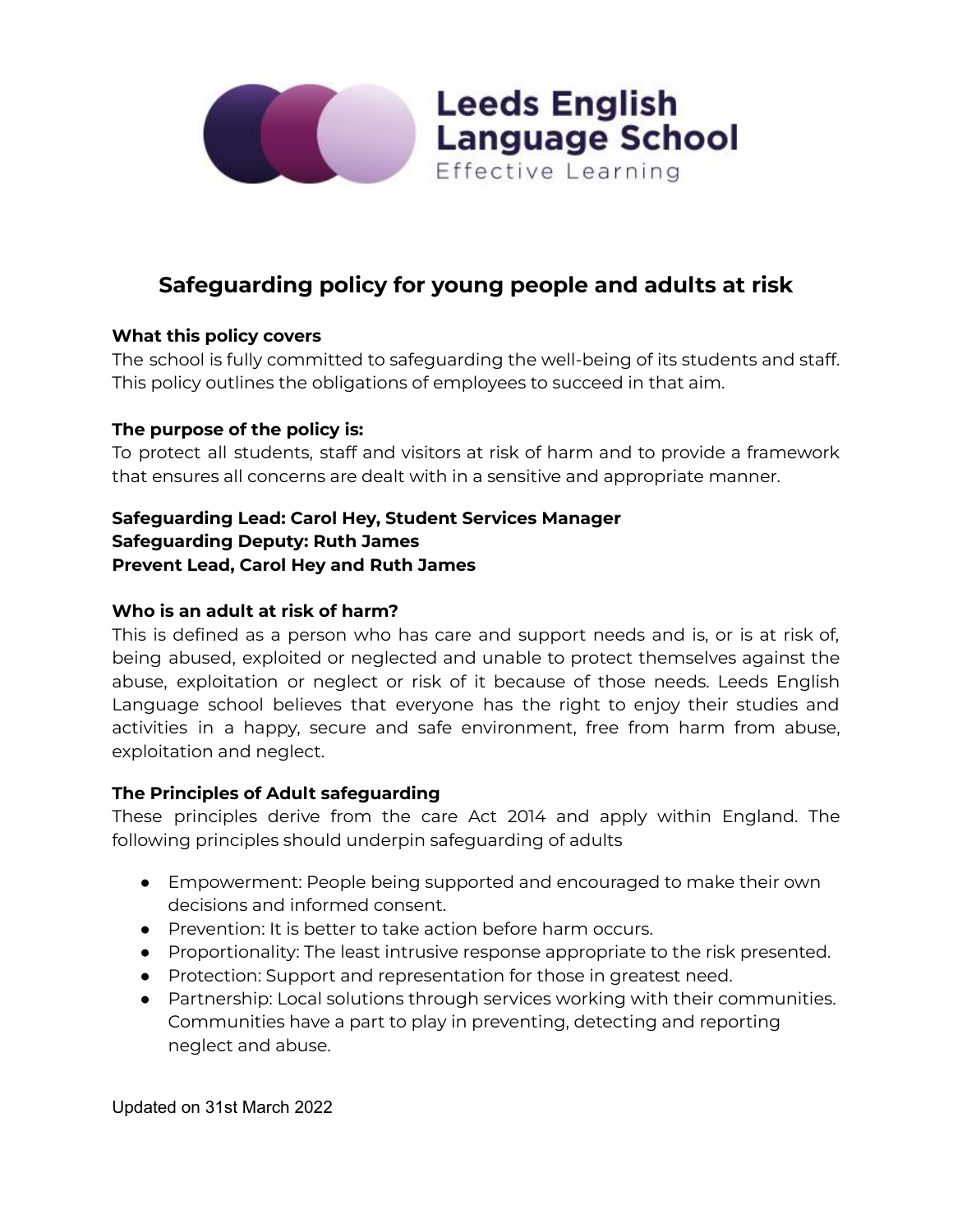● Accountability: Accountability and transparency in delivering safeguarding.

Adult safeguarding situations are complex and the principles of personal autonomy and choice must always be respected. Capacity is a guiding principle and it must not be assumed that an adult lacks capacity. It will be rare that English Language providers will have to make decisions on behalf of a student and extremely rare that a student be deprived of their liberties. Students are not under constant supervision, are free to leave and it is rare in this context for an adult not to have capacity.

The abuse of adults at risk of harm is a reality that everybody should be aware of and can take different and sometimes multiple forms: physical abuse; domestic violence; sexual abuse; psychological abuse; neglect and acts of omission; self-neglect; financial or material abuse; modern slavery; discriminatory abuse; organisational abuse

# **Categories of abuse**

**Physical abuse:** this covers a wide range of physical violence including assault, hitting, slapping, pushing, female genital mutilation, misuse of medication, restraint or inappropriate physical sanctions.

**Sexual abuse:** including rape and sexual assault or sexual acts to which the adult has not consented or was pressured into consenting.

**Psychological abuse**: including emotional abuse, threats of harm or abandonment, deprivation of contact, humiliation, blaming, controlling, intimidation, coercion, harassment, verbal abuse, isolation or unreasonable and unjustified withdrawal of services or supportive networks.

**Modern Slavery:** being brought into a situation of exploitation through the use of violence, deception or coercion and forced to work against their will. People can be trafficked for many different forms of exploitation such as forced prostitution, forced labour, forced begging, and forced criminality, domestic servitude, forced marriage, forced organ removal.

**Financial or material abuse**: including theft, fraud, exploitation, coercion in relation to an adult's financial affairs or arrangements, including in connection with wills, property, inheritance or financial transactions, or the misuse or misappropriation of property, possessions or benefits.

**Neglect and acts of omission:** including ignoring medical or physical care needs, failure to provide access to appropriate health, care and support or educational services, the withholding of the necessities of life, such as medication, adequate nutrition and heating.

**Self-Neglect:** this covers a wide range of behaviour neglecting to care for one's personal hygiene, health or surroundings and includes behaviour such as hoarding.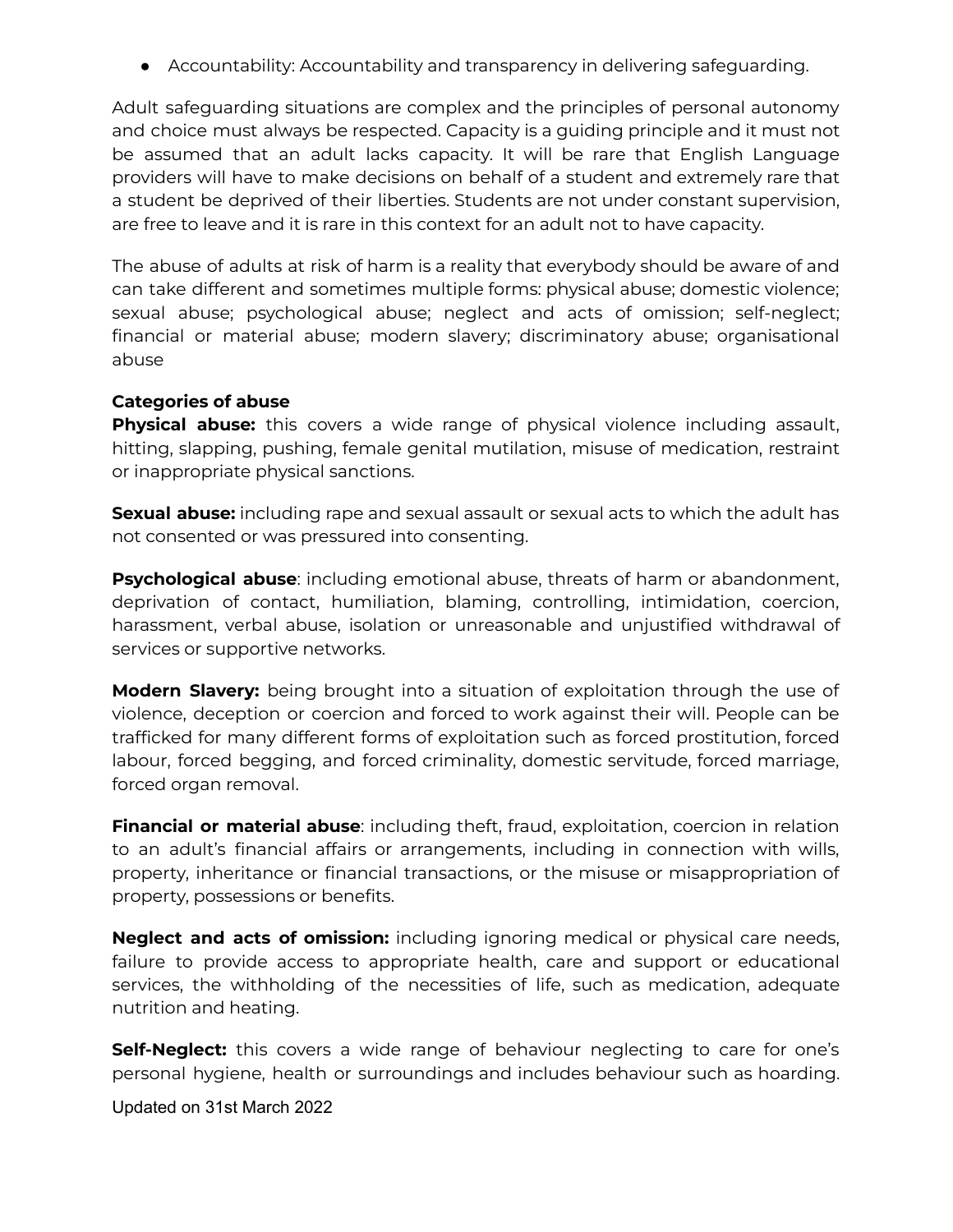It is important to consider capacity when self-neglect is suspected. Also consider how it may impact other family members and whether this gives rise to a safeguarding concern.

**Domestic Violence:** any incident of threatening behaviours, violence or abuse between adults who are or have been in a relationship together, or between family members, regardless of gender or sexuality.

**Discriminatory abuse:** including discrimination on grounds of race, gender and gender identity, disability, sexual orientation, religion, and other forms of harassment, slurs or similar treatment.

**Organisational abuse:** including neglect and poor care practice within an institution or specific care setting like a hospital or care home, e.g. this may range from isolated incidents to continuing ill-treatment.

This policy is supported by the following policies and processes, in order to enable our staff to implement this policy.

# **Responsibilities**

All staff and students should show respect and understanding for the rights, safety and welfare of others, and conduct themselves in a way that reflects the principles of the School. We believe that studying at the School should be a positive and enjoyable part of students' lives and to achieve this we have the following aims:

- All of our staff have basic training in Safeguarding adults in ELT
- Welfare staff and the Student services Manager have Advanced safeguarding training
- All staff have basic online training in Prevent (WRAP) with the purpose of preventing extremism and radicalisation
- All staff will understand how to report concerns and who to report these to
- All staff working with adults at risk of harm should read and adhere to the Leeds English Language School Bullying and Harassment policy and the Abusive behaviour policy
- The School has a named Prevent officer and a named Welfare & Safeguarding officer.
- The School will ensure that all full-time, salaried staff have a DBS disclosure check which will be renewed every 2 years
- The School will promote British values- by offering trips and activities in school and outside to coincide with cultural events such as Halloween, bonfire night etc. *Extra free classes are also offered covering these topics and events.*
- The Prevent officer and the Welfare & Safeguarding officer's role is to deal with any issues concerning safeguarding
- Anyone with concerns with respect to potential Abuse or Harassment should contact one of the nominated officers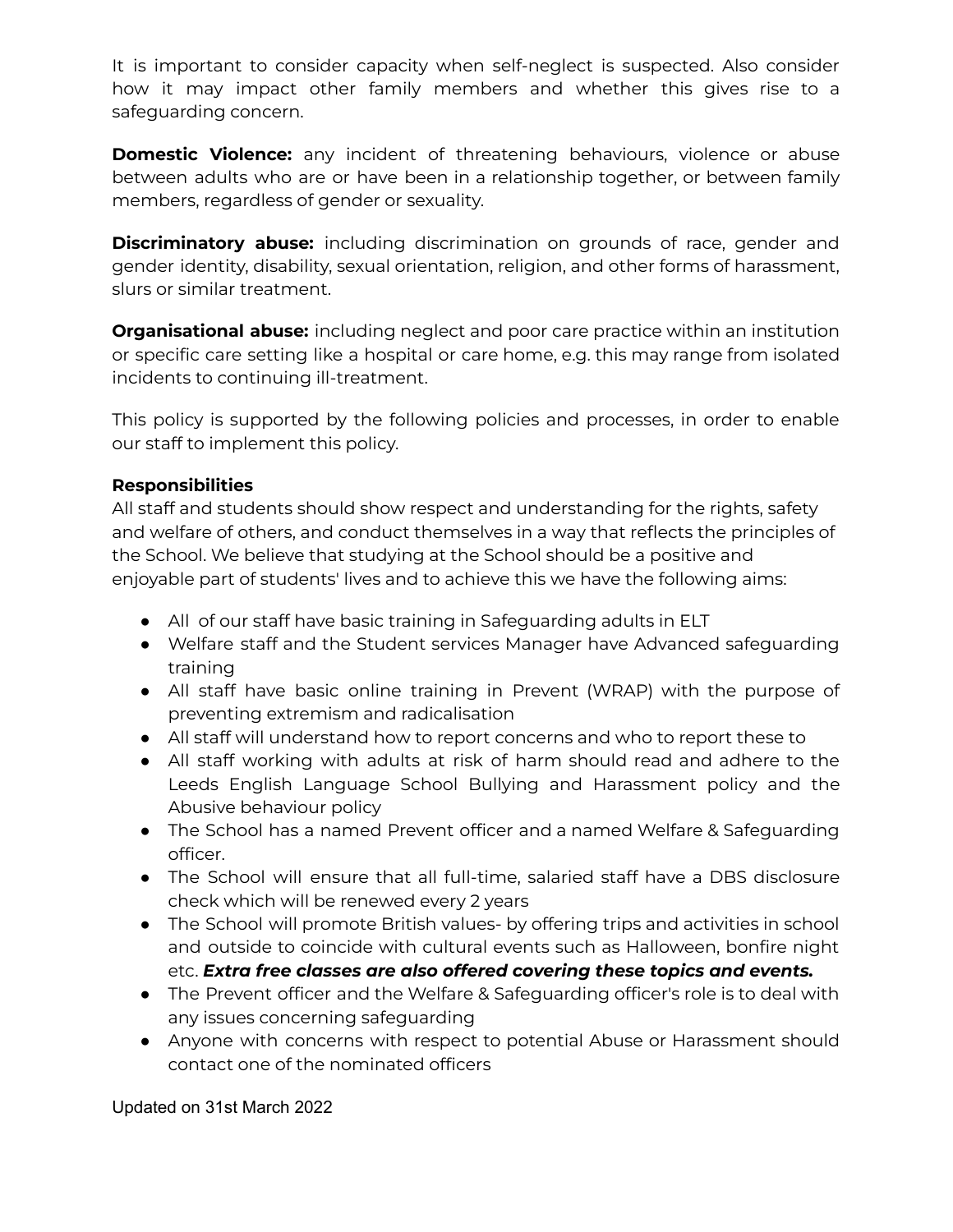• The School will review this policy annually

## **Sharing information with other agencies**

Capacity is an important principle in safeguarding adults and any referrals to the police or other organisations should be made with the consent of the adult unless the individual is at immediate risk. Careful consideration should be given before passing information on to a relative as this could increase the risk to the adult.

## **DBS reporting -**

Leeds English Language School recognises its duty to refer to the Disclosure and Barring Service (DBA) any information about any individuals who may pose a risk to ensure potential threats can be identified and dealt with.

For guidance on how to refer: <https://www.gov.uk/government/collections/dbs-referrals-guidance--2>

To refer individuals, use this form: <https://www.gov.uk/government/publications/dbs-referrals-form-and-guidance>

Any decision to refer would normally follow a disciplinary process and will include the School's Directors.

Where an individual has been referred to the DBS due to harming; causing harm; putting at risk of harm; attempting to harm; or inciting another to harm another person, the DBS will consider all relevant information in deciding if it is appropriate to add that person to one or both of the barred lists.

In the event of an employee being placed on one or other of the barred lists, the School will consider all the circumstances and whether the employee's ongoing employment is viable. If not, the School reserves the right to terminate the employee's employment.

# **Safeguarding for under 18**

This policy is an addition to the Safeguarding Adults Policy and the above guidelines should be used in addition to the guidance below

Leeds English Language School welcomes students aged 17+ throughout the year.

Although the majority of our students are 18+ we can offer courses to 17-year-olds, who will be monitored and supported by our welfare staff during their studies

● All 17-year-olds will be required to stay in a homestay unless they are living with family members and have completed relevant consent forms.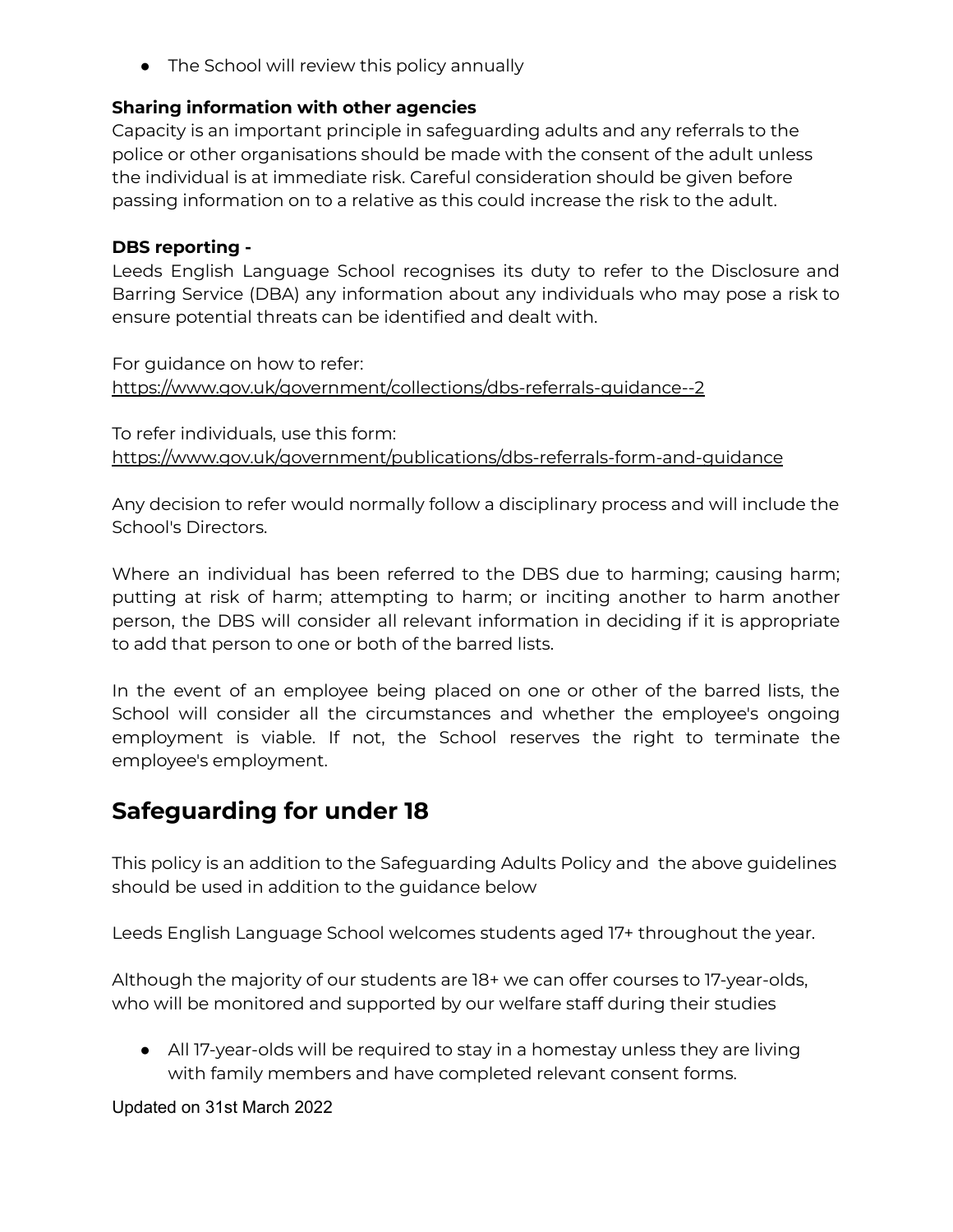- All 17-year-olds must adhere to the LELS under 18 Homestay Rules.
- All 17-year-olds must pay particular attention to what time they must return home in the evening and at weekends.
- They will study in classes with students who are aged 18+
- They will need to travel unsupervised to and from school
- They will not be supervised on breaks during school hours but a welfare officer will be available to speak to them throughout the school day
- Students can attend some social activities (dependent on age requirements and appropriateness), and although they will be supervised during the activity or trip they will not be supervised on their travel to and from home
- Students will be obliged to attend weekly welfare meetings
- Students will have a 24-hour telephone number for any emergencies
- Students will be issued with the general school handbook and an additional handbook relevant to their age

### **Parent/Guardian consent**

Before the student arrives, both the parents/guardians and the student must sign a LELS under 18 parental consent form outlining the rules and expectations we have in order to monitor and look after their safety and welfare. Parents are advised to read the LELS Under 18 Handbook for Parents.

Guardianship can be organised at an extra cost if required. This means that someone from a guardianship company will act as their guardian during their time at the school and in accommodation.

## **Adult responsibility and designated personnel**

All staff, homestay providers, outside agencies and visitors to school have a responsibility to protect our students and keep them safe, whatever their age, race, gender or background.

As we are a small independent school with the majority of staff in long term roles, we get to know our students very well and understand the importance of making sure our students feel safe and secure and comfortable in their environment. All staff understand their role and responsibilities, and how to deal with any concerns they may have.

The Safegurding officers are required to undergo safeguarding training and understand behavioural requirements when interacting with under 18s, how to recognise abuse. Senior safeguarding staff understand child protection response procedures.

## **Academic content**

The academic team will regularly check and monitor course materials and discuss with teaching staff, the appropriateness to use with under 18s.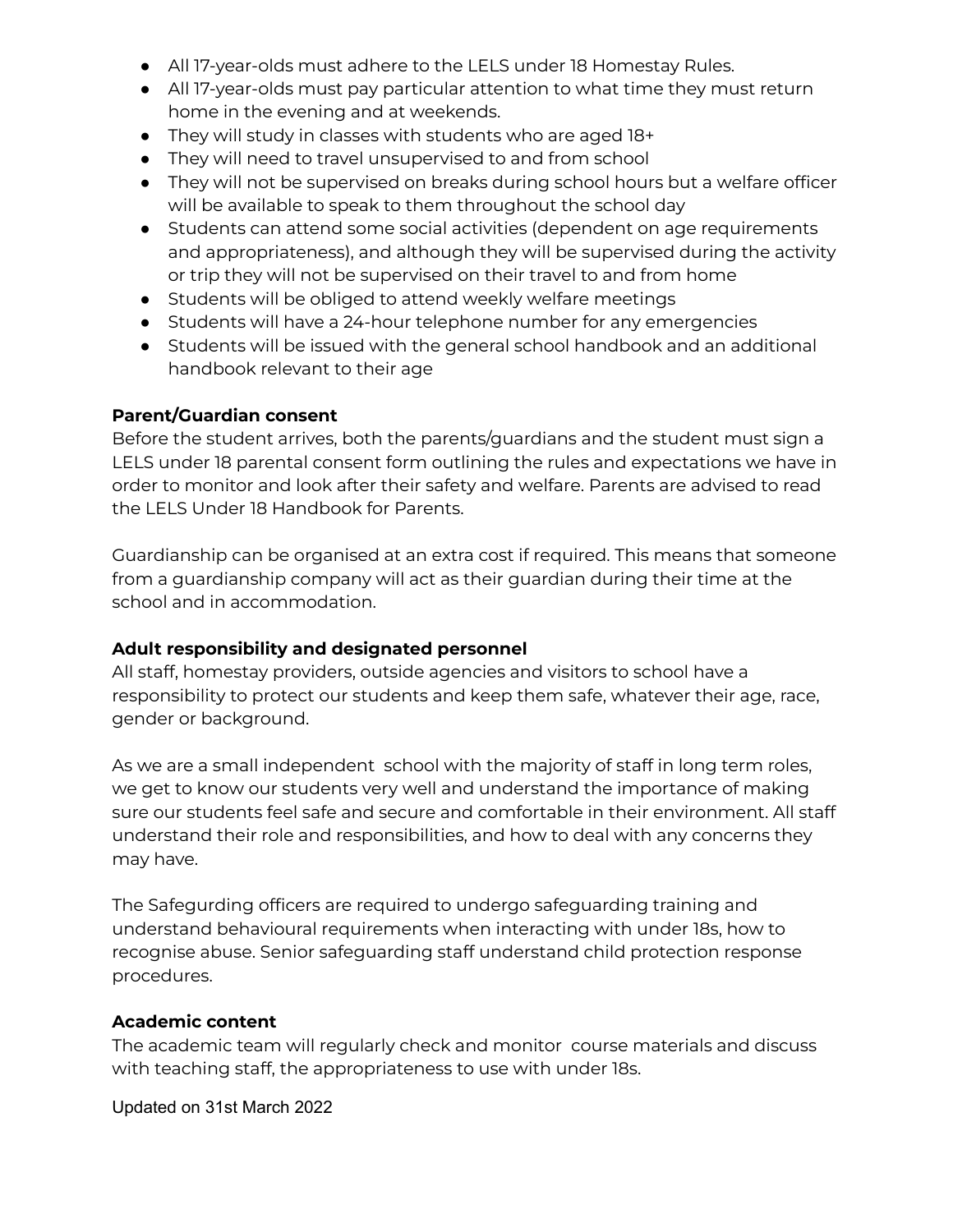#### **Homestay**

Students staying in homestay must follow the guidelines set out in the LELS under 18 Homestay Rules.

### **Parental consent**

Parents are able to read the safeguarding policy and the LELS under 18 handbook for parents before deciding whether to choose the school. Parents also must sign the LELS parental consent form which outlines various rules and expectations of both students and parents while the students are studying at the school.

# **Coming and going from school**

We cannot supervise the journey to and from school so it is important that the school is contacted if the student is going to be late. If they have not arrived at school by 9.00 am we will contact them, or the homestay family. When students leave school it is important that they let the homestay family know if they are not going straight home.

## **Outside activities/Law**

Students can attend school activities that are appropriate for their age. They will be expected to stay with the group leader and have permission from their parents or guardians to do so.

### **Risk assessments**

Risk assessments will be carried out every term and staff will have weekly updates and briefings about vulnerable students and under-18s.

## **IT/Social media**

Students will be made aware of the risks of scams and phishing and safety around using social media. There will be information and advice in the school handbook.

## **Safety and the law**

Students will be given information about the law and what is illegal. They will also be given information about how to stay safe when away from school and what to do if they feel worried or unsafe.

### **Guidance on handling a disclosure from the British council Guidance on handling a [disclosure](https://www.britishcouncil.org/sites/default/files/handling_disclosure_from_a_child_0.pdf)**

**Reporting a child protection concern [Leeds.gov.uk](https://www.leeds.gov.uk/children-and-families/keeping-children-safe/report-a-child-protection-concern)**

## **[NSPCC](https://www.nspcc.org.uk/)**